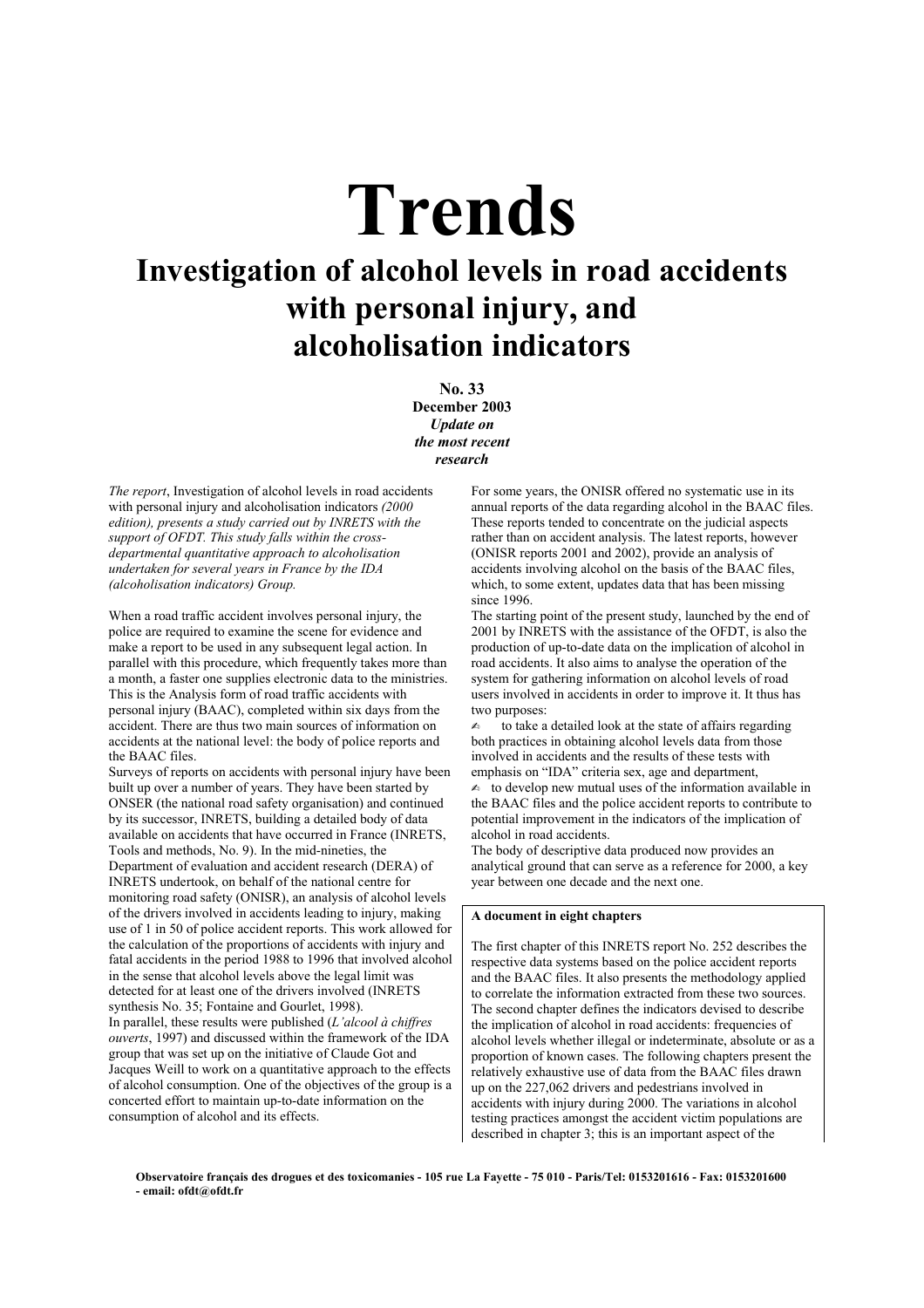question but it is often missing from studies. The frequencies of legal, illegal and indeterminate alcohol levels and the values of alcohol levels are examined in chapters 4 and 5 respectively. The results are categorised by sex of victim, age of victim, place, day and time. Chapter 6 examines the development of the implication of alcohol in accidents during the decade. The end of the chapter addresses the question of correcting for missing alcohol levels, proposes some hypotheses on which such correction might be based and applies them to the data. Chapter 7 deals with mapping the variations between the departments. The last chapter (chapter 8) compares the common information contained in the BAAC files and the police reports for a sample of 1,185 drivers and pedestrians figuring in both information sources. The intention of this report is to use the descriptive study of the system of collecting alcohol levels data from road users and its results to offer an informed use of the alcohol related data in the BAAC files, making use of the tool developed here to correlate BAAC and police report data. While analyses carried out confirm some already reached conclusions, such as the large proportion of young people under the influence of alcohol involved in accidents at night during the weekend, they also give a clearer view than hitherto. In particular, the underestimation of alcoholisation on the road and possible means of correcting this are demonstrated.

#### **Indeterminate alcohol levels remain numerous**

The national files on traffic accidents in France, drawn up from the BAAC files, is a tool for monitoring and evaluating the effects of road safety policy and, in particular, the policies directed against drinking and driving. This information collection system is, in theory, exhaustive but, although the alcohol levels information gathering system has improved over the years, much data remains missing: for 15% of drivers or pedestrians involved in accidents with personal injury, the alcohol levels are unknown (a figure that reaches 26% for fatal accidents). These proportions are high, given the prevalence of illegal alcohol levels.

There are two causes: the cases where, for various reasons, the road user is not tested for alcohol (12.5% of cases) and the cases where, although the test was carried out, the result is not shown in the BAAC (2.3% of cases). The resulting 14.8% of cases in which alcohol levels remain unknown obviously have an effect on estimations of the implication of alcohol in accidents.

#### **The figures that quantify the implication of alcohol are many**

The proportion of accident-involved drivers or pedestrians with personal injury who are "over the limit" is found to be 5.5%, a figure which seems, after all, fairly small. If, however, we concentrate only on fatal accidents, this proportion is found to be 16.8%, which rises to 25.4% if we confine ourselves to those considered responsible for fatal accidents. If we now consider the proportion of alcohol-related accidents (i.e. at least one of the drivers or pedestrians involved is "over the limit"), the figures are doubled: 11% of accidents with personal injury and 35% of fatal accidents involve an alcohol infringement. Specifying rather more closely the type of accident, it can be calculated that, on weekend nights, 34% of

accidents with personal injury and 65% of fatal accidents involve someone with an illegal alcohol level… Thus, by specifying the accident population more and more precisely, extremely high proportions involving illegal alcohol levels can be made to appear. To avoid clouding the issue, it is useful to relate these proportions to the sizes of the populations for which they are calculated, i.e. to relate every proportion to the corresponding sum of accident victims or accidents.

#### **It is not only the young drivers who are found to be under the influence of alcohol when involved in an accident**

With regard to preventive measures in the field of alcohol and road accidents, it is customary to focus particurlarly on young drivers, these being the high-risk group. However, analysing alcohol levels in various age groups shows proportions of accident victims "over the limit" that are almost the same for all age groups between 18 and 50 (6 to 7 %) with a fall-off only above 50 and, more noticeably, above 60. Furthermore, illegal alcohol levels, in absolute figures, are particularly prevalent amongst the over-25s and with higher alcohol levels than in the under-25s.

Putting it another way, being over the limit is, to a large extent, an offence committed by drivers other than the young

#### *Distribution of illegal alcohol levels (<25, >25 years of age)*



and, in insisting on the "alcohol factor" amongst the young, we sometimes forget how widespread and sometimes ingrained it is amongst other age groups. There is body of data tending to show that, for drivers aged over 40, driving under the influence of illegal amounts of alcohol and, all the more, involvement in an accident under the influence of alcohol should be considered as a sign of a drinking problem and possible alcohol dependency (Facy et al, 2002).

#### **These accidents follow the patterns of social alcohol consumption**

Matching the social patterns of alcohol consumption with the severity of the accident highlights the particular nature of this type of accident, often described in earlier studies, with a concentration on weekend nights and open country roads and a strong connection with recreational journeys. We thus see that 50% of accident victims, both young (18 to 24) and not so young (25 to 39), involved in fatal accidents on weekend nights are over the legal alcohol limit.

**Observatoire français des drogues et des toxicomanies - 105 rue La Fayette - 75 010 - Paris/Tel: 0153201616 - Fax: 0153201600 - email: ofdt@ofdt.fr**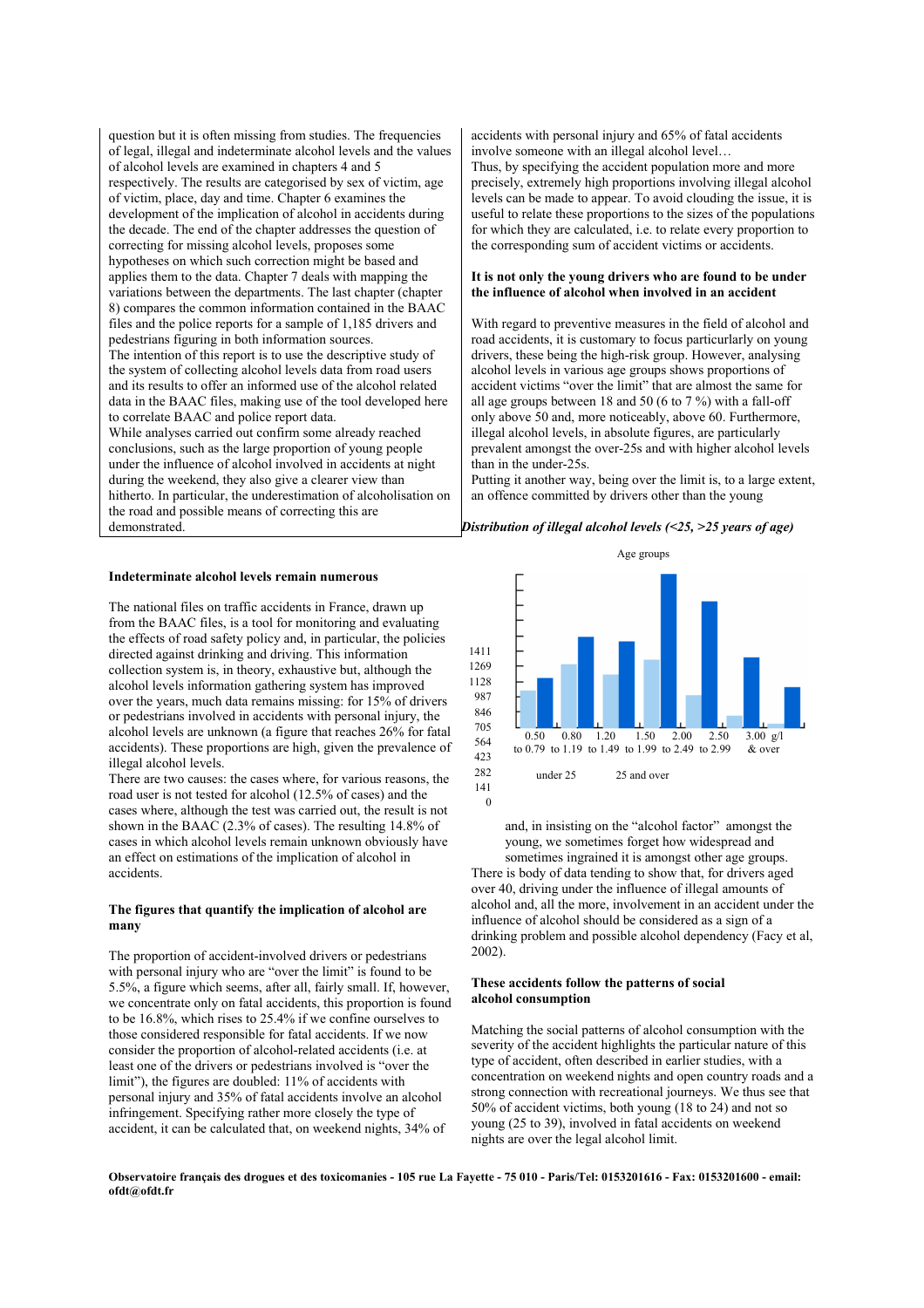This notable specificity of alcohol-related accidents has remained stable over recent years and enables preventive blood testing strategies to be effectively targeted. From the epidemiological point of view, it facilitates the indirect study of the part played by alcohol in the occurrence of accidents: it is sufficient to use the series made up of these specific targets. If there is a significant fall in fatal accidents during weekend nights, there is no doubt that this is due to a reduction in driving under the influence of alcohol.

#### **Accidents with alcohol implicated are serious accidents; the departments are not equally affected**

Alcohol is indisputably a factor in the seriousness of the accident, as is shown by many results. The more seriously the victim is injured, the higher the probability that he or she was over the legal limit at the time of the accident and the higher his alcohol level.

The departmental geographical repartition of the implication of alcohol in accidents is very similar to that of the severity of accidents.

*Proportions of drivers with illegal alcohol levels in fatal accidents (by age, time of day, week/weekend)* 



Furthermore, some of the departmental and regional differences are shown in work on mapping alcohol consumption and morbidity in the departments. The cartographic analysis started in this study would benefit from greater emphasis. The comparison of local accident data with local data on preventive alcohol testing should offer further possibilities for evaluating local policies to combat drink-driving.

#### *Frequency of illegal alcohol levels (%) in drivers and pedestrians involved in fatal accidents*



#### **A correction of the data can improve the assessments**

The impact of missing data on the evaluation of involvement under the influence of alcohol is all the greater as the uncertainty relatively frequently affects those involved who are likely to be above the legal limit. In fact, it seems that one of the variables most closely correlated with both the likelihood that the alcohol level is known and the probability of drink-driving is the state of the person involved: uninjured, slightly injured, seriously injured or killed. Applying corrections based on this hypothesis and using the state of the injured person as an intermediate variable, the frequencies of drivers or pedestrians above the legal limit are significantly increased: the estimated proportions rise, for all accidents with personal injury, from 5.5% to 6.7%, for all fatal accidents, from 16.8% to 21.7% and for those drivers supposed to be responsible for fatal accidents from 25.4% to 31.7%. This shows the under-estimation of the fatal accident phenomenon by the official figures based only on known alcohol results (from 20% up to 30%, depending on the population considered). Other variables accounting for this data not being available have been identified: the type of road user, the body making the test, the region etc.

The correction of the data on alcohol levels in accidents by the methods proposed reduces the under-estimation resulting from missing data. The results are, however, still under-estimated. Two other sources of under-estimation have been identified: the delay between the occurrence of the accident and the alcohol test, which can be from one to two hours, and the fact that some results, from breathalyser tests, are not reported in the BAAC but attributed the default value of zero. The suggested corrections must be developed to continue improving the indicators and assist the public authorities in their tasks of evaluation and action.

*Frequency of illegal alcohol levels and rates of undetermined alcohol levels as a function of the state of the road user* 

**Observatoire français des drogues et des toxicomanies - 105 rue La Fayette - 75 010 - Paris/Tel: 0153201616 - Fax: 0153201600 - email: ofdt@ofdt.fr** determined alcohol levels